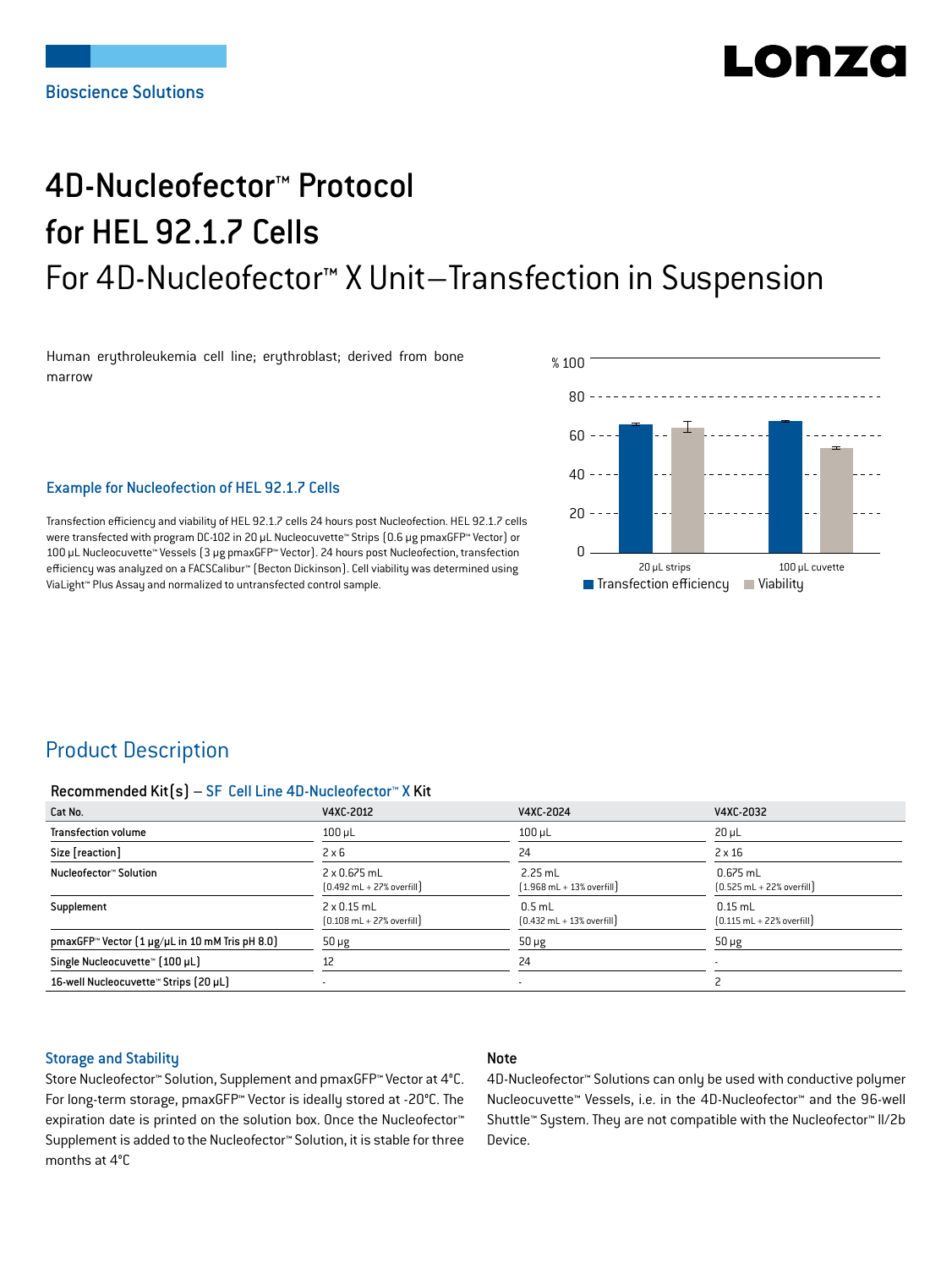# Required Material

## Note

Please make sure that the supplement is added to the Nucleofector<sup>™</sup> Solution prior to use. For preparing aliquots, mix Nucleofector™ Solution and Supplement in a ratio of 4.5 : 1 (see Table 1).

- 4D-Nucleofector™ System (4D-Nucleofector™ Core and X Unit)
- Supplemented 4D-Nucleofector™ Solution at room temperature
- Supplied 100 µL single Nucleocuvette™ or 20 µL 16-well Nucleocuvette™ Strips
- Compatible tips for 20 µL Nucleocuvette™ Strips: epT.I.P.S. [US/ CDN: Eppendorf North America, Cat. No. 2491.431, Rest of World: Eppendorf AG, Cat. No. 0030073.266], Matrix TallTips™ [Matrix Technologies Corp., Cat. No. 7281] or LTS Tips [Rainin Instrument, LLC, Cat. No. SR-L10F, SR/SS-L250S, SR/SS-L300S]. Before using other types of pipette tips, please ensure they reach the bottom of the Nucleocuvette™ wells without getting stuck
- Supplied pmaxGFP™ Vector, stock solution 1 μg/μL

## Note

When using pmaxGFP™ Vector as positive control, dilute the stock solution to an appropriate working concentration that allows pipetting of the recommended amounts per sample (see Table 3). Make sure that the volume of substrate solution added to each sample does not exceed 10% of the total reaction volume (2 μL for 20 μL reactions; 10 μL for 100 μL reactions).

- Substrate of interest, highly purified, preferably by using endotoxin-free kits; A260:A280 ratio should be at least 1.8
- Cell culture plates of your choice
- Culture medium: RPMI [Lonza; Cat. No. 12-702F] supplemented with 10% fetal calf serum (FCS), 1 mM Sodium Pyruvate (Lonza; Cat. No.13-115E), 100 μg/mL streptomycin and 100 U/mL Penicillin Penicillin and 0.25 µg/mL Amphotericin B [Lonza; Cat. No. 17-745E].
- Prewarm appropriate volume of culture medium to 37°C (see Table 2)
- Appropriate number of cells/sample (see Table 3)

# 1. Pre Nucleofection

## Cell culture recommendations

- 1.1 Replace media every 2 3 days
- 1.2 Passage cells at a cell density of  $1 \times 10^6$  cells/mL (appr. twice per week)
- 1.3 Seed out  $2 \times 10^5$  cells/cm<sup>2</sup>
- 1.4 Subculture 2 3 days before Nucleofection with a ratio of 1:5.
- 1.5 Optimal cell density for Nucleofection:  $0.8 \times 10^6 1 \times 10^6$  cells/ mL. Higher cell densities may cause lower Nucleofection Efficiencies

# 2. Nucleofection

For Nucleofection sample contents and recommended Nucleofector™ Program, please refer to Table 3.

- 2.1 Please make sure that the entire supplement is added to the Nucleofector™ Solution
- 2.2 Start 4D-Nucleofector™ System and create or upload experimental parameter file (for details see device manual)
- 2.3 Select/Check for the appropriate Nucleofector™ Program (see Table 3)
- 2.4 Prepare cell culture plates by filling appropriate number of wells with desired volume of recommended culture media (see Table 4) and pre-incubate/equilibrate plates in a humidified 37°C/5% CO<sub>2</sub> incubator
- 2.5 Pre-warm an aliquot of culture medium to 37°C (see Table 4)
- 2.6 Prepare plasmid DNA or pmaxGFP™ Vector or siRNA (see Table 3)
- 2.7 Count an aliquot of the cells and determine cell density
- 2.8 Centrifuge the required number of cells (see Table 3) at 90xg for 10 minutes at room temperature. Remove supernatant completely
- 2.9 Resuspend the cell pellet carefully in room temperature 4D-Nucleofector™ Solution (see Table 3)
- 2.10 Prepare mastermixes by dividing cell suspension according to number of substrates
- 2.11 Add required amount of substrates to each aliquot (max. 10% of final sample volume)
- 2.12 Transfer mastermixes into the Nucleocuvette™ Vessels

## Note

As leaving cells in Nucleofector™ Solution for extended periods of time may lead to reduced transfection efficiency and viability it is important to work as quickly as possible. Avoid air bubbles while pipetting

- 2.13 Gently tap the Nucleocuvette™ Vessels to make sure the sample covers the bottom of the cuvette
- 2.14 Place Nucleocuvette™ Vessel with closed lid into the retainer of the 4D-Nucleofector™ X Unit. Check for proper orientation of the Nucleocuvette™ Vessel
- 2.15 Start Nucleofection Process by pressing the "Start" on the display of the 4D-Nucleofector™ Core Unit (for details, please refer to the device manual)
- 2.16 After run completion, carefully remove the Nucleocuvette™ Vessel from the retainer
- 2.17 Resuspend cells with pre-warmed medium (for recommended volumes see Table 2). Mix cells by gently pipetting up and down two to three times. When working with the 100 µL Nucleocuvette™ use the supplied pipettes and avoid repeated aspiration of the sample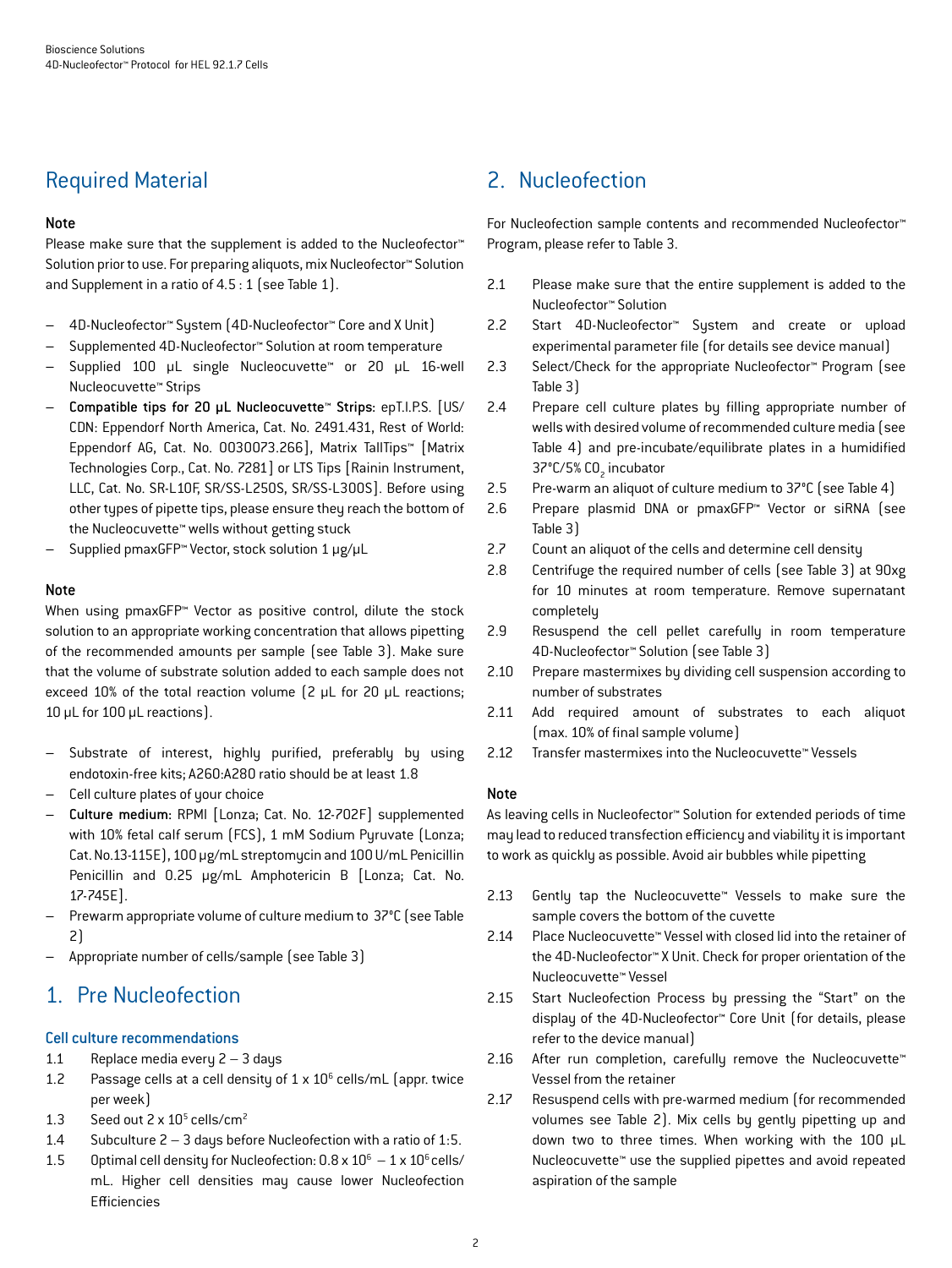2.18 Plate desired amount of cells in culture system of your choice (for recommended volumes see Table 2).

# 3. Post Nucleofection

3.1 Incubate the cells in humidified  $37^{\circ}$ C/5% CO<sub>2</sub> incubator until analysis. Gene expression or down regulation, respectively, is often detectable after only  $4 - 8$  hours

## Table 1: Volumes required for a single reaction

|                                  | 100 µL Single Nucleocuvette™ | 20 µL Nucleocuvette™ Strip |
|----------------------------------|------------------------------|----------------------------|
| Volume of Nucleofector™ Solution | 82 uL                        | 16.4 uL                    |
| <b>Volume of Supplement</b>      | 18 µL                        | $3.6$ µL                   |

## Table 2: Required amounts of cells and media for Nucleofection

|                                               |                                    | 100 µL Single Nucleocuvette™            | 20 µL Nucleocuvette™ Strip |
|-----------------------------------------------|------------------------------------|-----------------------------------------|----------------------------|
| Culture plate format                          |                                    | 6-well plate                            | 96-well plate              |
| Culture medium                                | Pre-filled in plate                | 2000 uL                                 | 187.5 uL                   |
|                                               | Added to sample post Nucleofection | $400 \,\mathrm{\upmu L}$                | $80 \mu L$                 |
| Volume of sample transferred to culture plate |                                    | complete sample (use supplied pipettes) | $12.5$ µL                  |
| Final culture volume                          |                                    | 2500 uL                                 | 200 uL                     |

## Table 3: Contents of one Nucleofection sample and recommended program

|                                |                                         | 100 µL Single Nucleocuvette™                                      | 20 µL Nucleocuvette™ Strip                                        |
|--------------------------------|-----------------------------------------|-------------------------------------------------------------------|-------------------------------------------------------------------|
| Cells                          |                                         | $2 \times 10^6$                                                   | $4 \times 10^{5}$                                                 |
|                                |                                         | (Lower or higher cell numbers may influence transfection results) | [Lower or higher cell numbers may influence transfection results] |
| Substrate*                     | pmaxGFP™ Vector                         | 3 µg                                                              | $0.6 \mu g$                                                       |
| <b>or</b>                      | plasmid DNA (in H <sub>2</sub> O or TE) | $1.5 - 7.5 \,\mu g$                                               | $0.3 - 1.5 \,\mu g$                                               |
| <b>or</b>                      | siRNA                                   | 30-300 nM siRNA (3-30 pmol/sample)                                | 30-300 nM siRNA (0.6-6 pmol/sample)                               |
| SF 4D-Nucleofector™ X Solution |                                         | $100$ $\mu$ L                                                     | $20 \mu L$                                                        |
| Program                        |                                         | DC-102                                                            | DC-102                                                            |

\* Volume of substrate should comprise maximum 10% of total reaction volume